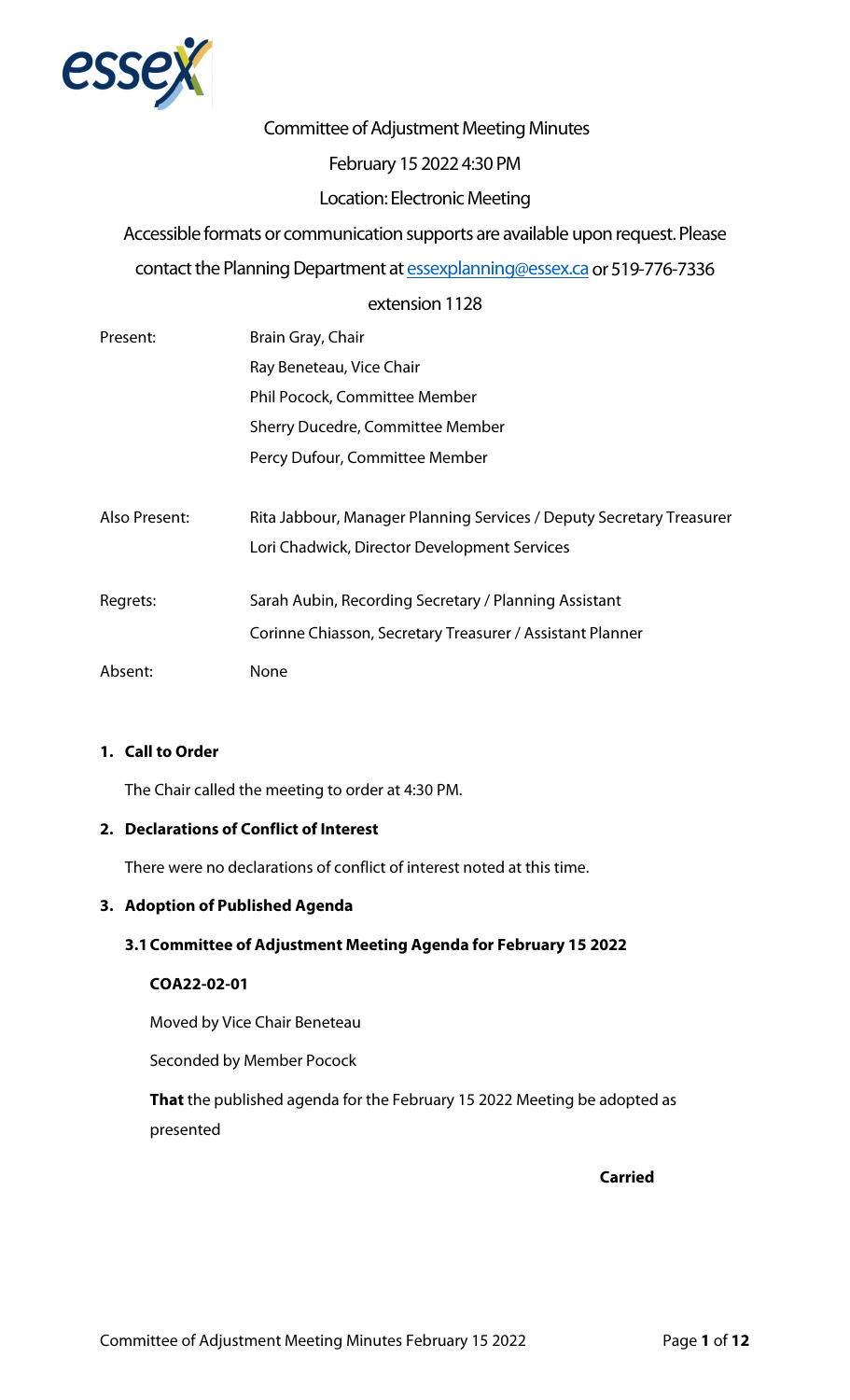# **4. Adoption of Minutes**

#### **4.1Committee of Adjustment Meeting Minutes for December 21st 2021**

### **COA22-02-02**

Moved by Vice Chair Beneteau

Seconded by Member Pocock

**That** the minutes of the Committee of Adjustment Meeting held December 21<sup>st</sup> 2021 be adopted as circulated.

**Carried**

#### **5. Unfinished Business**

### **6. Reports from Administration / Applications**

### **6.1Corinne Chiasson, Assistant Planner RE:**

# **Application B-01- 22 J Brush Farms Ltd (Agent: Peggy Golden) 1168 Gore Road West (Colchester South, Ward 3)**

A consent application has been received by the Town of Essex Committee of Adjustment for the lands located at 1168 Gore Road West in the former township of Colchester South. The applicants are proposing to severe  $a \pm 0.98$  acre parcel from the existing  $\pm$  62.5 acre Agricultural 1.1 (A1.1) farm lot. The retained agricultural lot is proposed to have an area of  $\pm$  61.52 acres. The applicant is proposing this consent due to the existing dwelling being surplus to the needs of the farming operation

# **6.1.1. Public Presentations (if any)**

Official Plan Designation: "Agricultural"

Zoning: Agricultural District 1.1 (A1.1) – general agriculture and farm production support activities

A consent application has been received by the Town of Essex Committee of Adjustment for the lands located at 1168 Gore Road West in the former township of Colchester South. The applicants are proposing to sever  $a \pm 0.98$  acre parcel from the existing  $\pm$  62.5 acre Agricultural 1.1 (A1.1) farm lot. The applicant is proposing this consent due to the existing dwelling being surplus to the needs of the farming operation.

The subject property is designated "Agricultural" under the Town's Official Plan and zoned Agricultural District 1.1 (A1.1) for general agriculture and farm production support activities under the Town of Essex Zoning Bylaw, Bylaw 1037.

The severed parcel contains an existing single detached dwelling, and two small accessory buildings. The lot coverage of the existing buildings was calculated to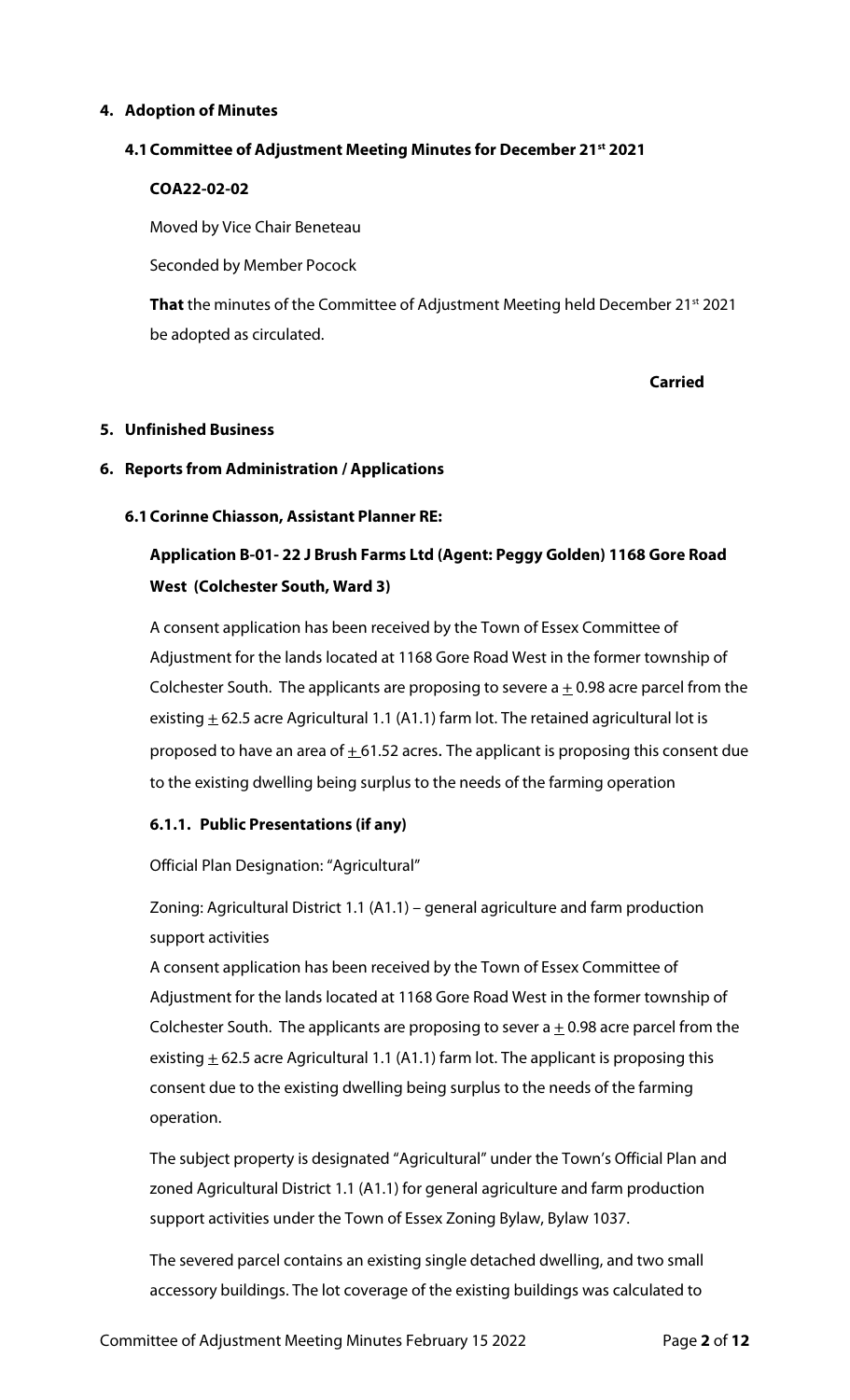ensure that the resulting surplus lot satisfies the maximum lot coverage provision of the By-law. Upon analysis, the existing lot coverage will be well under the maximum provision of 25%. Access to the severed lot will continue to be by way of Gore Road, and access to the retained farm lot will continue to be from Gore Road and Fox Road.

### Proposal Conformity with Provincial and Town of Essex Policies

The Provincial Policy Statement (PPS) defines a residence surplus to a farming operation as an existing habitable farm residence that is rendered surplus as a result of farm consolidation. Farm consolidation is defined as the acquisition of additional farm parcels to be operated as one (1) farm operation. The owners own another farm parcel containing the main farming operation therefore the existing home is deemed surplus to their needs.

In accordance with Town of Essex Official Plan policies relating to consents in areas designated "Agricultural", one (1) lot creating consent will be permitted for a surplus dwelling on the condition that:

a) No new dwelling will be permitted on the retained farm parcel: A restricted development layer will be applied to the property upon provisional consent approval on the Town's Geographic Information System (GIS);

b) the size of the surplus dwelling lot should not be greater than one (1) hectare, however, the choice of consolidating outbuildings with the surplus dwelling will also be considered when the size and boundaries of the surplus dwelling lot are determined and approved by consent:

the size of the proposed surplus dwelling lot will not exceed one (1) hectare and the accessory structures will be kept with the main use dwelling;

c) the lot to be created has provision for sewage disposal, a potable water supply and stormwater management systems satisfactory to the Town and other statutory approval authority having jurisdiction: The surplus dwelling lot drains to road side swales along Gore Road. The existing dwelling has service to a ground water well located just outside of the proposed severed parcel, a condition of this consent will therefore be that a new well be installed for the severed parcel. The surplus dwelling also has an existing private septic system where as condition of this consent will be that the owner confirms with the Building Department that the septic system satisfies Part 8 of the Ontario Building Code (OBC);

d) the severed dwelling lot will satisfy Minimum Distance Separation 1 (MDS 1) provisions of the Official Plan: the lot to be severed contains an existing dwelling. No additional dwellings will be permitted on this lot. No livestock facilities will be impacted by the proposed development;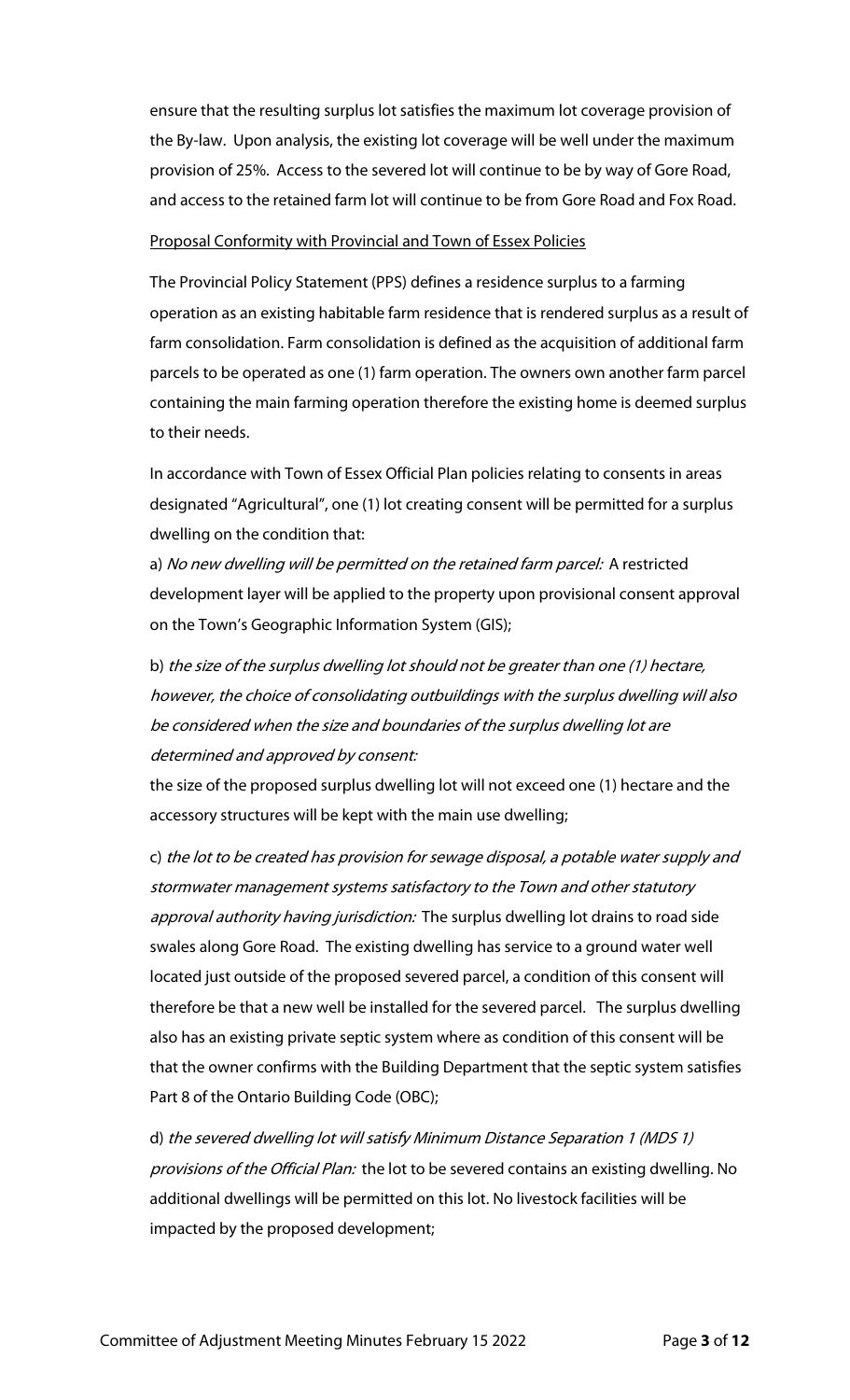e) the severed dwelling lot has frontage on a public road: the severed dwelling lot has frontage on Gore Road West, a public road which is owned and assumed by the Town of Essex.

f) the surplus dwelling is in habitable condition, as determined by the Town or certified by a qualified building inspector: no objections to the application were received from the Building Department.

# **Requirement for Minor Variance A-01-22**

The minimum lot area for lots within Agricultural District 1.1 (A1.1) is 40 hectares (100 acres) or as existing. The lot area for the severed and retained parcel will be reduced from 62.5 acres to 0.98 acres and  $\pm$  61.52 acres, respectively. The minimum lot area for lots within the Agricultural District 1.1 (A1.1) is 40 hectares (100 acres) or as existing. Relief is required to recognise the 0.98 ac severed parcel and the resulting 61.52 acre farm parcel.

Proposal Conformity with Provincial and Town of Essex Policies

As per section 9.8 of the Town of Essex Official Plan, when reviewing applications for minor variance to the Zoning Bylaw, the Committee of Adjustment should be satisfied that:

a) The general intent of this Plan and the Zoning Bylaw are maintained: The Town of Essex Official Plan (OP) permits the creation of surplus dwelling lots when in accordance with the provisions of the Provincial Policy Statement (PPS). In accordance with the Town OP, the proposed surplus dwelling lot is of a size sufficient to accommodate septic services acceptable to the Town. This application meets the criteria for being considered surplus to the needs of the farming operation.

b) The variance(s) is minor and desirable for the appropriate use of the land: Lots in the A1.1 zoning district vary greatly in lot area. No new development is proposed on the severed or retained parcel;

c) The variance is compatible with the established character of the neighbourhood, traffic and parking patterns: The dwelling and accompanying infrastructure are existing and there will be a prohibition against the construction of any new dwelling on the retained agricultural land.

d) The variance deals with circumstances particular to the site and development: The variance is necessary in order to accommodate a surplus dwelling application.

#### Agency and Public Comments

As a result of the giving of public notice, no phone calls or written correspondence have been received from members of the public as of February 10, 2022.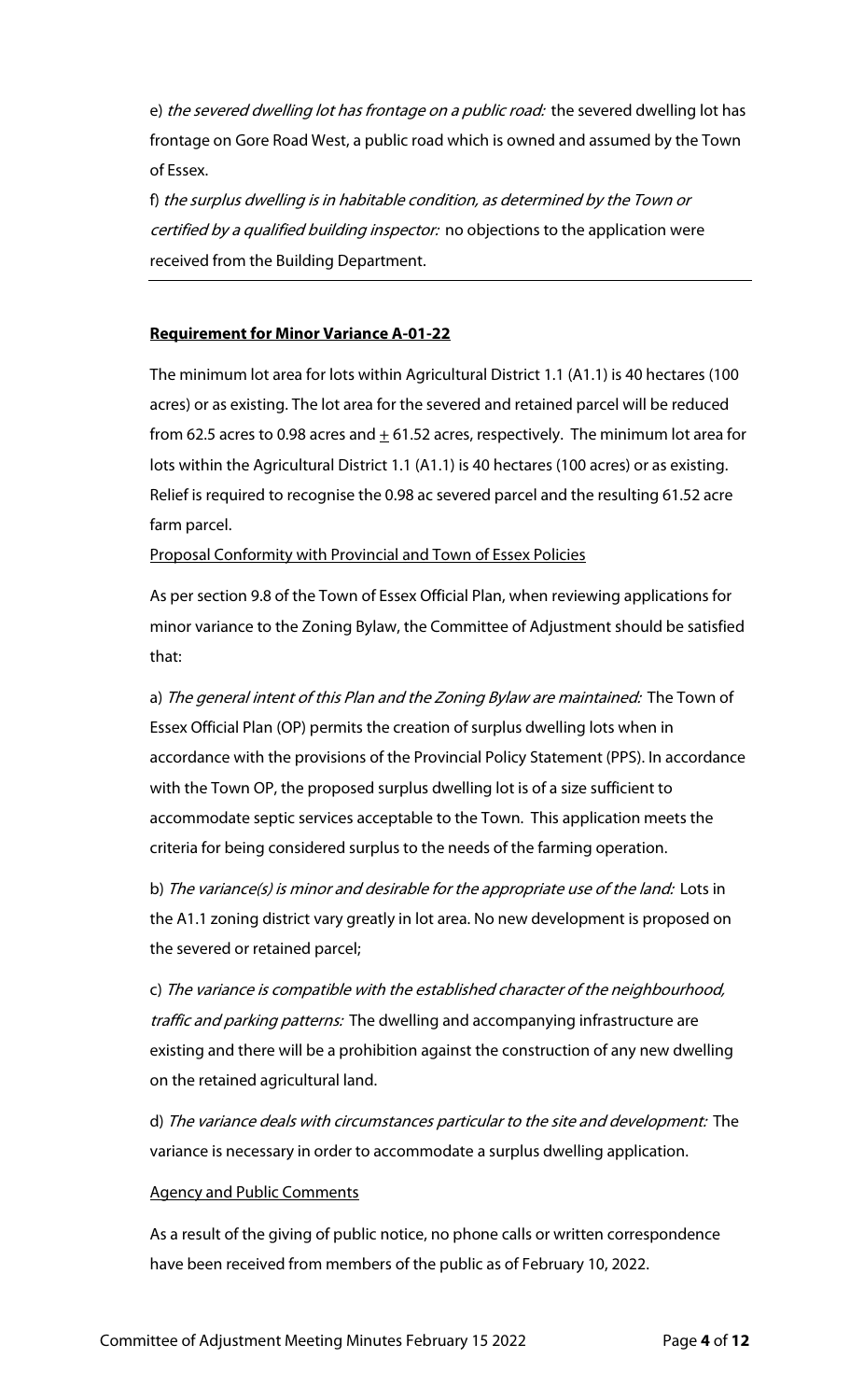Comments were received from the Essex Region Conservation Authority (ERCA). They had no objections with the proposed severance or minor variance applications.

No further comments were received from circulated internal agencies as of February 10, 2022.

# **Actions:**

1. Should the Committee choose to approve this application, approval should be subject to satisfying the following conditions:

a) That at the time the conveyance is prepared for certification, one hard copy and one digital copy in a format compatible with AutoCAD 2000 of a reference plan prepared by an Ontario Land Surveyor, which has been numbered, dated, signed and registered, must be submitted to the Town;

b) That the appropriate documents for the conveyance be prepared and suitable for registration. All copies shall have original signatures and one copy will remain as a record with the Town;

c) That at the time the conveyance is presented for certification, a tax certificate from the Treasurer of the Town or evidence showing all taxes for the current year have been paid in full to the date of consent approval, as well as any and all arrears owing on the total parcel, shall be submitted to the Town;

d) That an apportionment of assessment pursuant to Section 65 of The Drainage Act, R.S.O. 1990, and amendments thereto, be provided to the satisfaction of the Drainage Superintendent for the Town of Essex, if deemed necessary by the Town;

e) That, prior to the granting of this consent, the requested variance should be granted by the Committee of Adjustment to accommodate the reduction in minimum lot area for the retained and severed parcel.

f) That the applicant install a new ground water well source and certification be provided to the satisfaction of the Town of Essex.

g) That a septic test report be completed and filed with the municipality by a Certified Septic System Installer confirming that the septic system(s) meet Part 8 of the Ontario Building Code (OBC) regulations prior to the stamping of the Deeds and/or the issuance of the certificate;

h) That all of the above conditions be fulfilled on or before February 15, 2024

# **Discussion:**

Rita Jabbour, Manager Planning Services / Deputy Secretary Treasurer explains the application.

# **COA22-02-03**

Moved by Member Ducedre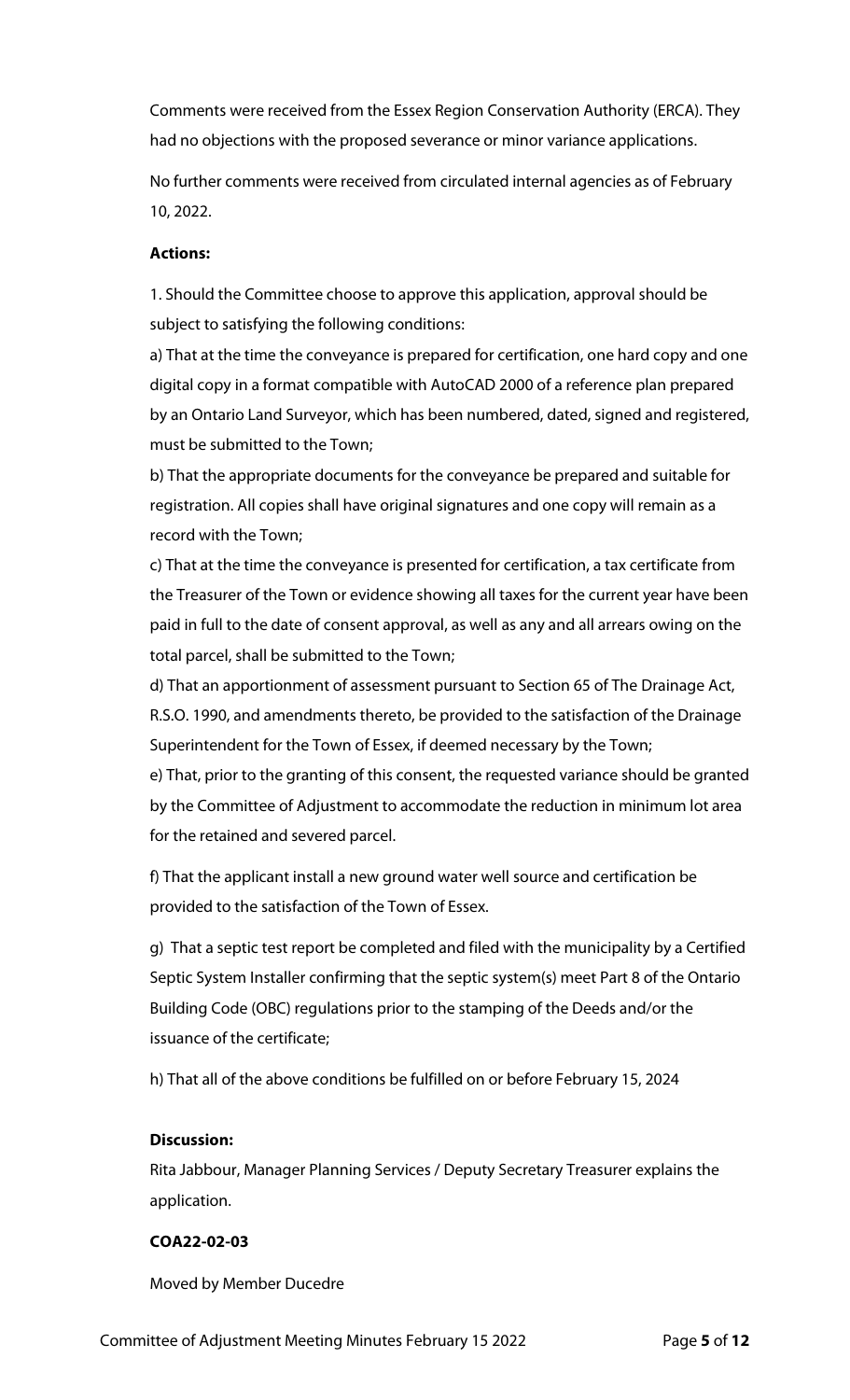Seconded by Member Dufour

**That** application B-01-22 be approved to sever a +0.98 acre parcel from the existing +62.5 acre agricultural farm lot. The retained lot will have an area of +61.52 acres. This consent is for the purposed of creating a surplus dwelling lot.

**Reason for Decision**: The Application **is** in keeping with subsection 6.4 of the Town of Essex Official Plan respecting consents

#### **Carried**

a) That at the time the conveyance is prepared for certification, one hard copy and one digital copy in a format compatible with AutoCAD 2000 of a reference plan prepared by an Ontario Land Surveyor, which has been numbered, dated, signed and registered, must be submitted to the Town;

b) That the appropriate documents for the conveyance be prepared and suitable for registration. All copies shall have original signatures and one copy will remain as a record with the Town;

c) That at the time the conveyance is presented for certification, a tax certificate from the Treasurer of the Town or evidence showing all taxes for the current year have been paid in full to the date of consent approval, as well as any and all arrears owing on the total parcel, shall be submitted to the Town;

d) That an apportionment of assessment pursuant to Section 65 of The Drainage Act, R.S.O. 1990, and amendments thereto, be provided to the satisfaction of the Drainage Superintendent for the Town of Essex, if deemed necessary by the Town; e) That, prior to the granting of this consent, the requested variance should be granted by the Committee of Adjustment to accommodate the reduction in minimum lot area for the retained and severed parcel.

f) That the applicant install a new ground water well source and certification be provided to the satisfaction of the Town of Essex.

g) That a septic test report be completed and filed with the municipality by a Certified Septic System Installer confirming that the septic system(s) meet Part 8 of the Ontario Building Code (OBC) regulations prior to the stamping of the Deeds and/or the issuance of the certificate;

h) That all of the above conditions be fulfilled on or before February 15, 2024.

#### **6.2Corinne Chiasson, Assistant Planner RE:**

# **Application A-01-22 J Brush Farms Ltd (Agent: Peggy Golden) 1168 Gore Road West (Colchester South, Ward 3) Matthew Hennin & Christina Bezaire, 3280 Drummond Road (Colchester South, Ward 3)**

An application for minor variance has been received by the Town of Essex Committee of Adjustment for the lands located at 1168 Gore Road West in the former township of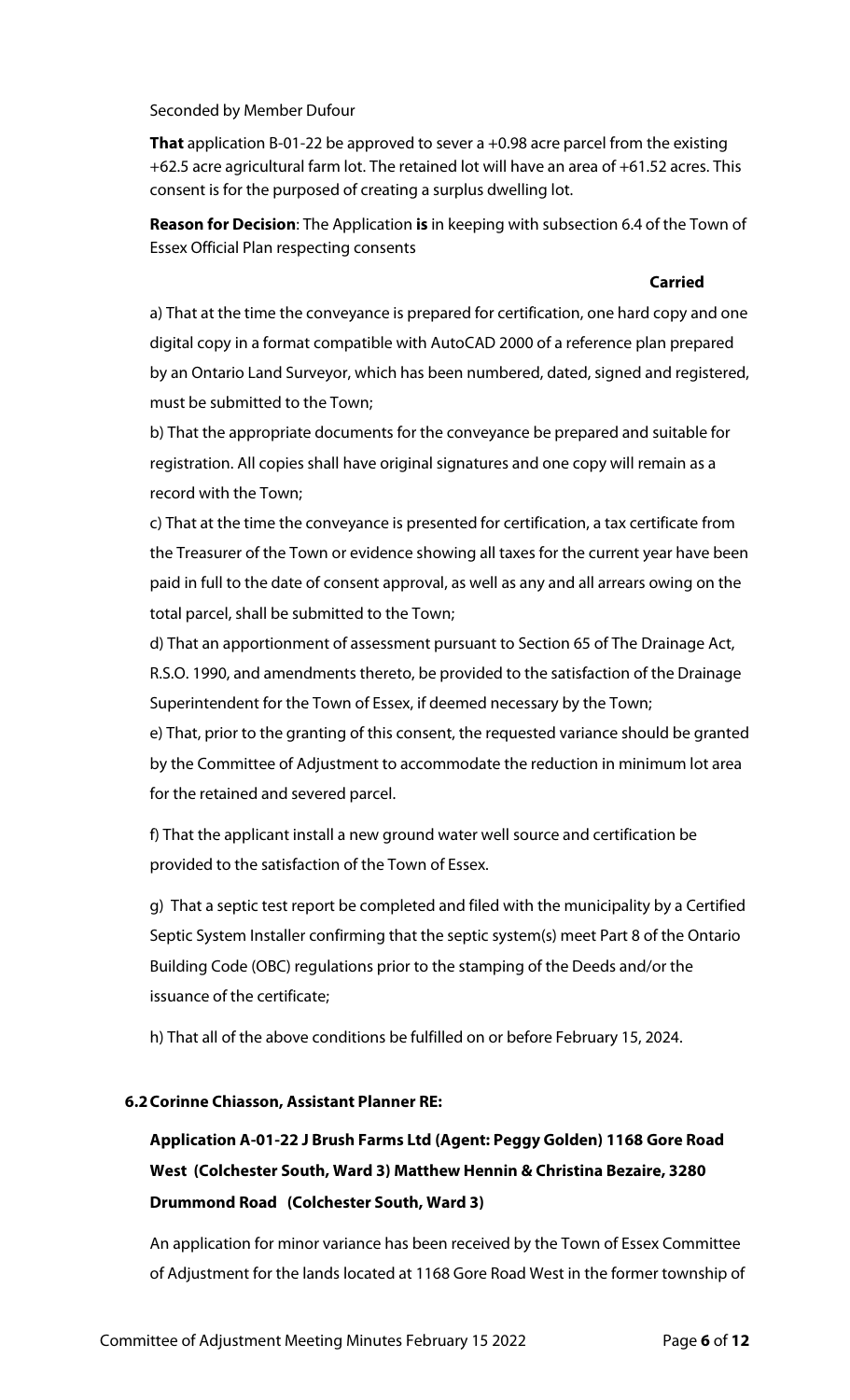Colchester South. The lot area for the severed and retained parcel will be reduced from  $\pm$ 62.5 acres to  $\pm$  0.98 acres and  $\pm$ 61.52 acres, respectively. The minimum lot area for lots within Agricultural District 1.1 (A1.1) is 40 hectares (100 acres) or as existing.

# **6.2.1. Public Presentations (if any)**

Official Plan Designation: "Agricultural"

Zoning: Agricultural District 1.1 (A1.1) – general agriculture and farm production support activities

A consent application has been received by the Town of Essex Committee of Adjustment for the lands located at 1168 Gore Road West in the former township of Colchester South. The applicants are proposing to sever  $a \pm 0.98$  acre parcel from the existing  $\pm$  62.5 acre Agricultural 1.1 (A1.1) farm lot. The applicant is proposing this consent due to the existing dwelling being surplus to the needs of the farming operation.

The subject property is designated "Agricultural" under the Town's Official Plan and zoned Agricultural District 1.1 (A1.1) for general agriculture and farm production support activities under the Town of Essex Zoning Bylaw, Bylaw 1037.

The severed parcel contains an existing single detached dwelling, and two small accessory buildings. The lot coverage of the existing buildings was calculated to ensure that the resulting surplus lot satisfies the maximum lot coverage provision of the By-law. Upon analysis, the existing lot coverage will be well under the maximum provision of 25%. Access to the severed lot will continue to be by way of Gore Road, and access to the retained farm lot will continue to be from Gore Road and Fox Road.

# Proposal Conformity with Provincial and Town of Essex Policies

The Provincial Policy Statement (PPS) defines a residence surplus to a farming operation as an existing habitable farm residence that is rendered surplus as a result of farm consolidation. Farm consolidation is defined as the acquisition of additional farm parcels to be operated as one (1) farm operation. The owners own another farm parcel containing the main farming operation therefore the existing home is deemed surplus to their needs.

In accordance with Town of Essex Official Plan policies relating to consents in areas designated "Agricultural", one (1) lot creating consent will be permitted for a surplus dwelling on the condition that: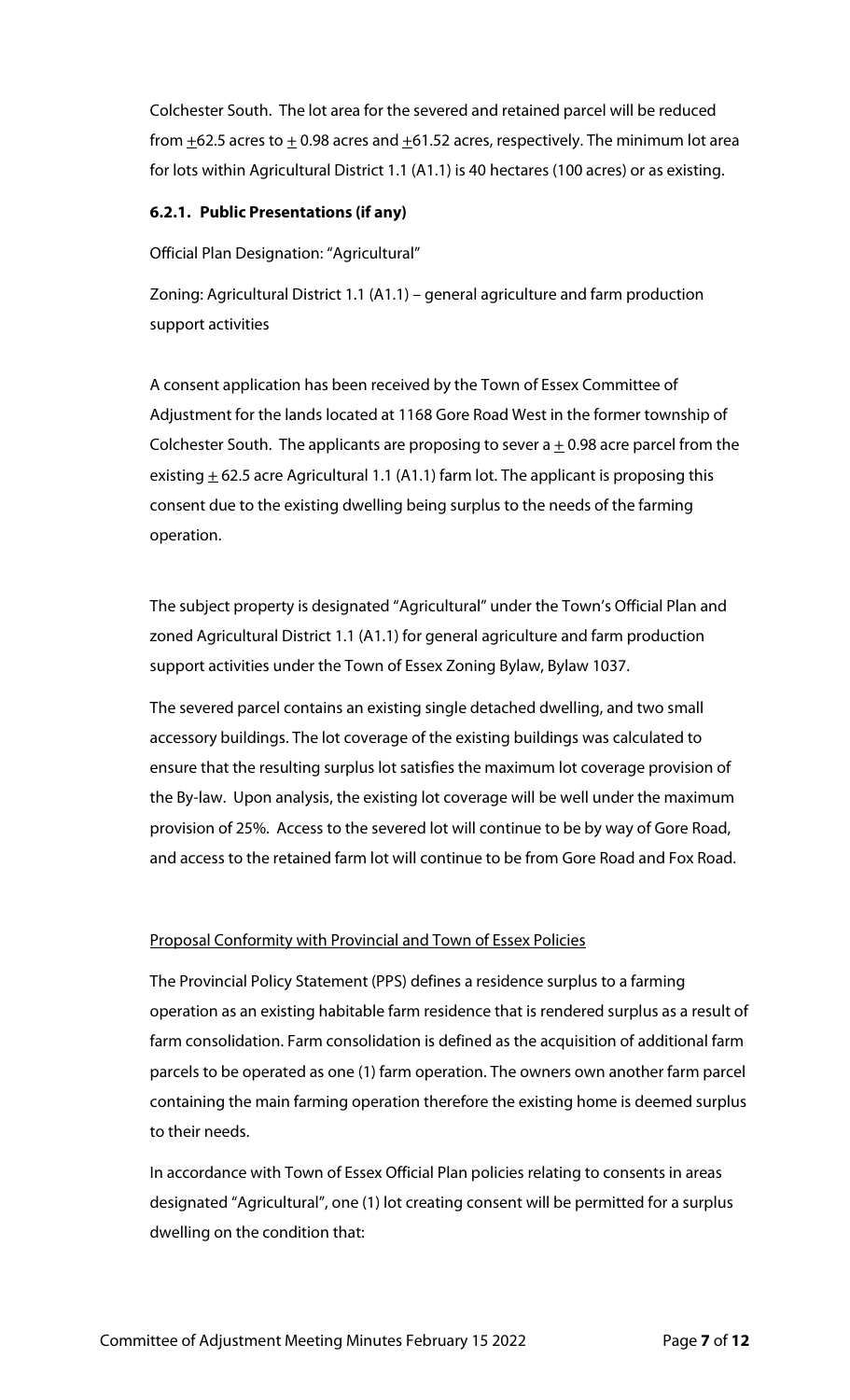a) No new dwelling will be permitted on the retained farm parcel: A restricted development layer will be applied to the property upon provisional consent approval on the Town's Geographic Information System (GIS);

b) the size of the surplus dwelling lot should not be greater than one (1) hectare, however, the choice of consolidating outbuildings with the surplus dwelling will also be considered when the size and boundaries of the surplus dwelling lot are determined and approved by consent:

the size of the proposed surplus dwelling lot will not exceed one (1) hectare and the accessory structures will be kept with the main use dwelling;

c) the lot to be created has provision for sewage disposal, a potable water supply and stormwater management systems satisfactory to the Town and other statutory approval authority having jurisdiction: The surplus dwelling lot drains to road side swales along Gore Road. The existing dwelling has service to a ground water well located just outside of the proposed severed parcel, a condition of this consent will therefore be that a new well be installed for the severed parcel. The surplus dwelling also has an existing private septic system where as condition of this consent will be that the owner confirms with the Building Department that the septic system satisfies Part 8 of the Ontario Building Code (OBC);

d) the severed dwelling lot will satisfy Minimum Distance Separation 1 (MDS 1) provisions of the Official Plan: the lot to be severed contains an existing dwelling. No additional dwellings will be permitted on this lot. No livestock facilities will be impacted by the proposed development;

e) the severed dwelling lot has frontage on a public road: the severed dwelling lot has frontage on Gore Road West, a public road which is owned and assumed by the Town of Essex.

f) the surplus dwelling is in habitable condition, as determined by the Town or certified by a qualified building inspector: no objections to the application were received from the Building Department.

# **Requirement for Minor Variance A-01-22**

The minimum lot area for lots within Agricultural District 1.1 (A1.1) is 40 hectares (100 acres) or as existing. The lot area for the severed and retained parcel will be reduced from 62.5 acres to 0.98 acres and  $\pm$  61.52 acres, respectively. The minimum lot area for lots within the Agricultural District 1.1 (A1.1) is 40 hectares (100 acres) or as existing. Relief is required to recognise the 0.98 ac severed parcel and the resulting 61.52 acre farm parcel.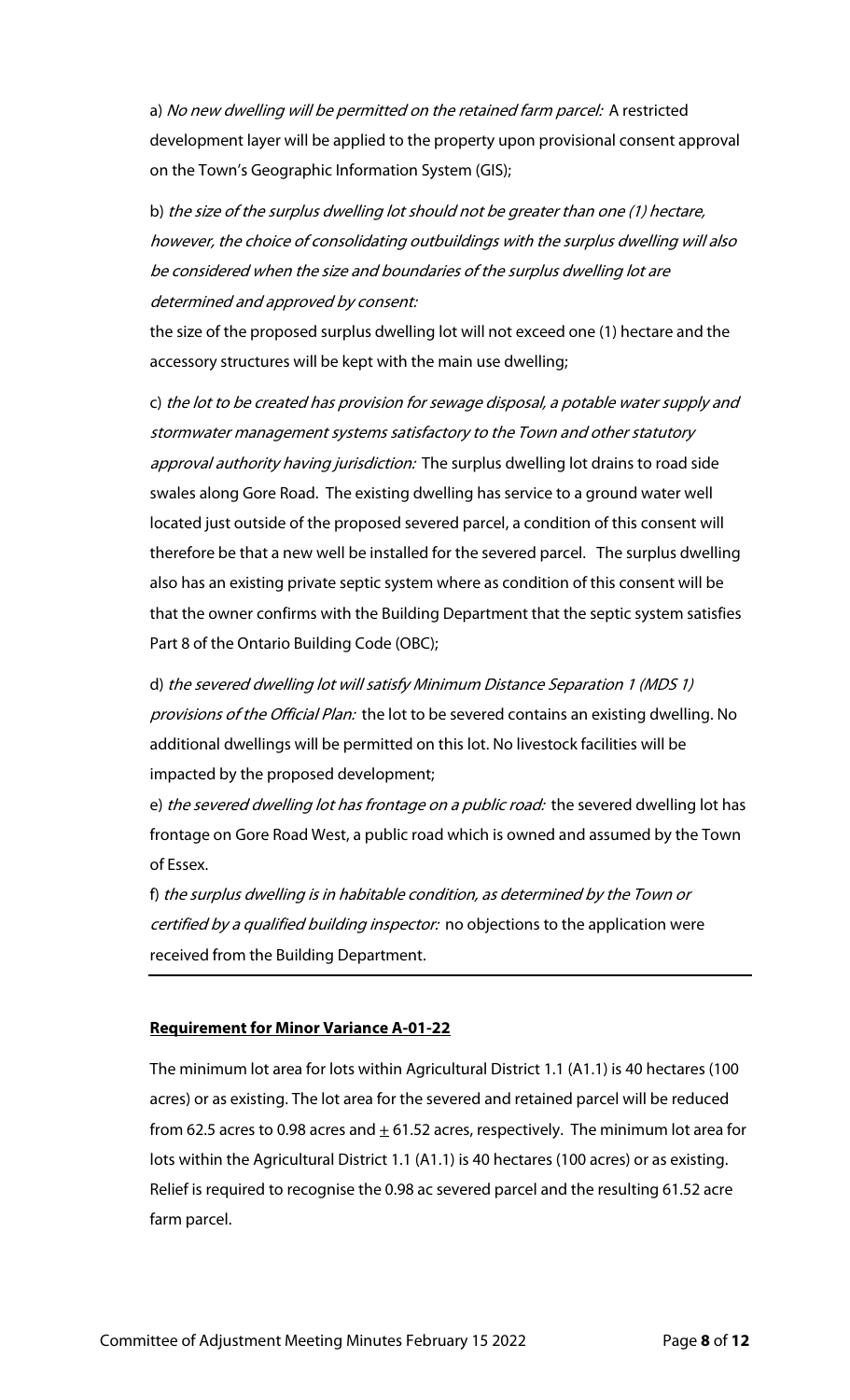# Proposal Conformity with Provincial and Town of Essex Policies

As per section 9.8 of the Town of Essex Official Plan, when reviewing applications for minor variance to the Zoning Bylaw, the Committee of Adjustment should be satisfied that:

a) The general intent of this Plan and the Zoning Bylaw are maintained: The Town of Essex Official Plan (OP) permits the creation of surplus dwelling lots when in accordance with the provisions of the Provincial Policy Statement (PPS). In accordance with the Town OP, the proposed surplus dwelling lot is of a size sufficient to accommodate septic services acceptable to the Town. This application meets the criteria for being considered surplus to the needs of the farming operation.

b) The variance(s) is minor and desirable for the appropriate use of the land: Lots in the A1.1 zoning district vary greatly in lot area. No new development is proposed on the severed or retained parcel;

c) The variance is compatible with the established character of the neighbourhood, traffic and parking patterns: The dwelling and accompanying infrastructure are existing and there will be a prohibition against the construction of any new dwelling on the retained agricultural land.

d) The variance deals with circumstances particular to the site and development: The variance is necessary in order to accommodate a surplus dwelling application.

# Agency and Public Comments

As a result of the giving of public notice, no phone calls or written correspondence have been received from members of the public as of February 10, 2022.

Comments were received from the Essex Region Conservation Authority (ERCA). They had no objections with the proposed severance or minor variance applications.

No further comments were received from circulated internal agencies as of February 10, 2022.

#### **Actions:**

1. Should the Committee choose to approve this application, approval should be subject to satisfying the following conditions:

a) That at the time the conveyance is prepared for certification, one hard copy and one digital copy in a format compatible with AutoCAD 2000 of a reference plan prepared by an Ontario Land Surveyor, which has been numbered, dated, signed and registered, must be submitted to the Town;

b) That the appropriate documents for the conveyance be prepared and suitable for registration. All copies shall have original signatures and one copy will remain as a record with the Town;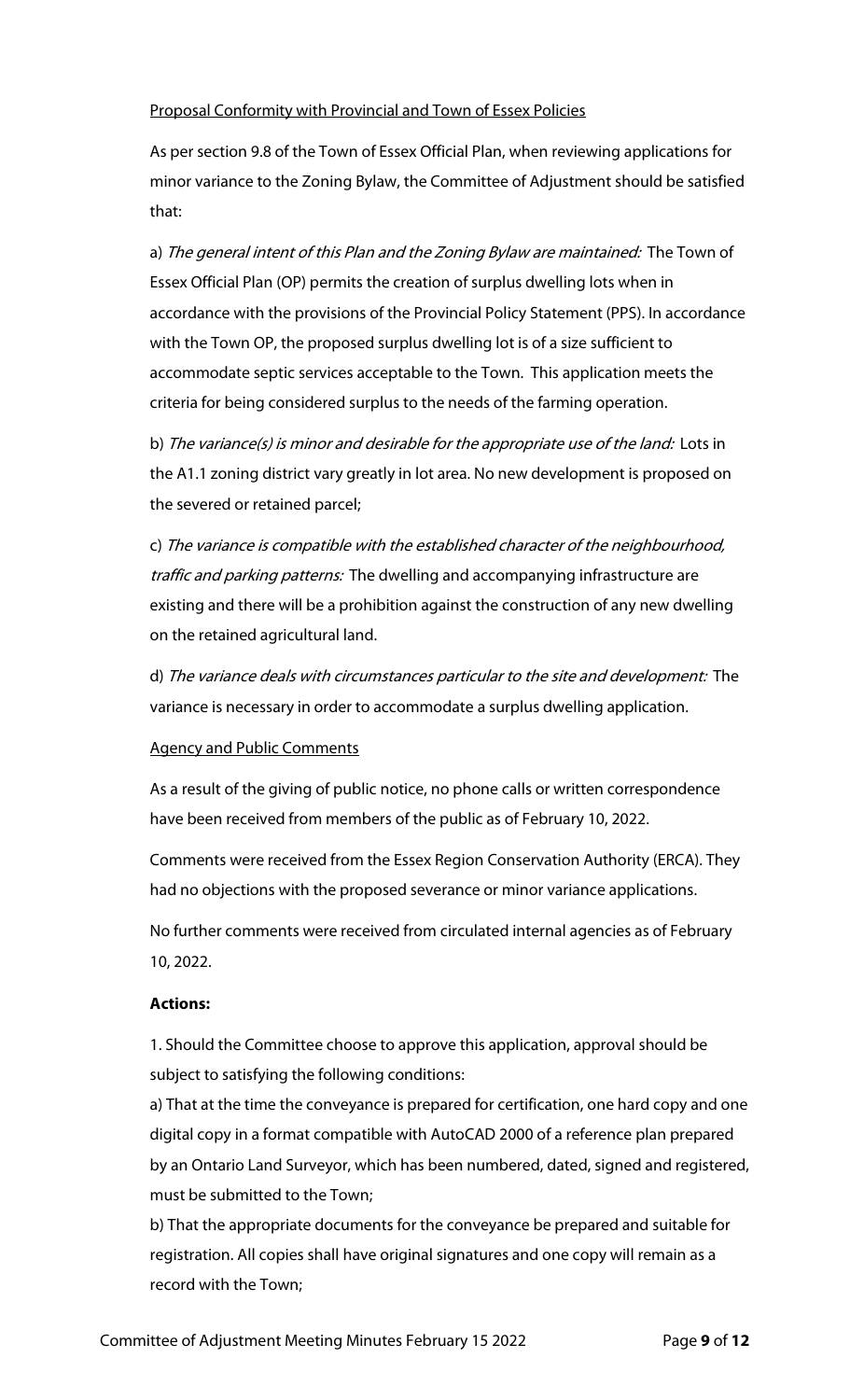c) That at the time the conveyance is presented for certification, a tax certificate from the Treasurer of the Town or evidence showing all taxes for the current year have been paid in full to the date of consent approval, as well as any and all arrears owing on the total parcel, shall be submitted to the Town;

d) That an apportionment of assessment pursuant to Section 65 of The Drainage Act, R.S.O. 1990, and amendments thereto, be provided to the satisfaction of the Drainage Superintendent for the Town of Essex, if deemed necessary by the Town;

e) That, prior to the granting of this consent, the requested variance should be granted by the Committee of Adjustment to accommodate the reduction in minimum lot area for the retained and severed parcel.

f) That the applicant install a new ground water well source and certification be provided to the satisfaction of the Town of Essex.

g) That a septic test report be completed and filed with the municipality by a Certified Septic System Installer confirming that the septic system(s) meet Part 8 of the Ontario Building Code (OBC) regulations prior to the stamping of the Deeds and/or the issuance of the certificate;

h) That all of the above conditions be fulfilled on or before February 15, 2024

#### **Discussion:**

Rita Jabbour, Manager Planning Services / Deputy Secretary Treasurer explains the application.

#### **COA22-02-04**

Moved by Member Ducedre Seconded by Member Pocock

**That** application A-01-22 be approved To accommodate a lot area of 0.98 acres and 61.52 acres for the severed and retained lots, respectively, as a result of consent application B-01-22 and lot width of 182 feet for the severed lot and a lot area of 0.98 acres and 61.52 acres, respectively, for the severed and retained lots.

#### **Carried**

**Reasons for Decision**: The Application **is** in keeping with the general intent and purpose of the Town of Essex Zoning Bylaw and the prescribed criteria for Minor Variances under subsection 9.8 of the Town of Essex Official Plan:

a) the general intent of this Plan and the Zoning By-law are maintained;

b) the variance(s) is minor and desirable for the appropriate use of the land;

c) the variance is compatible with the established character of the neighbourhood, traffic and parking patterns;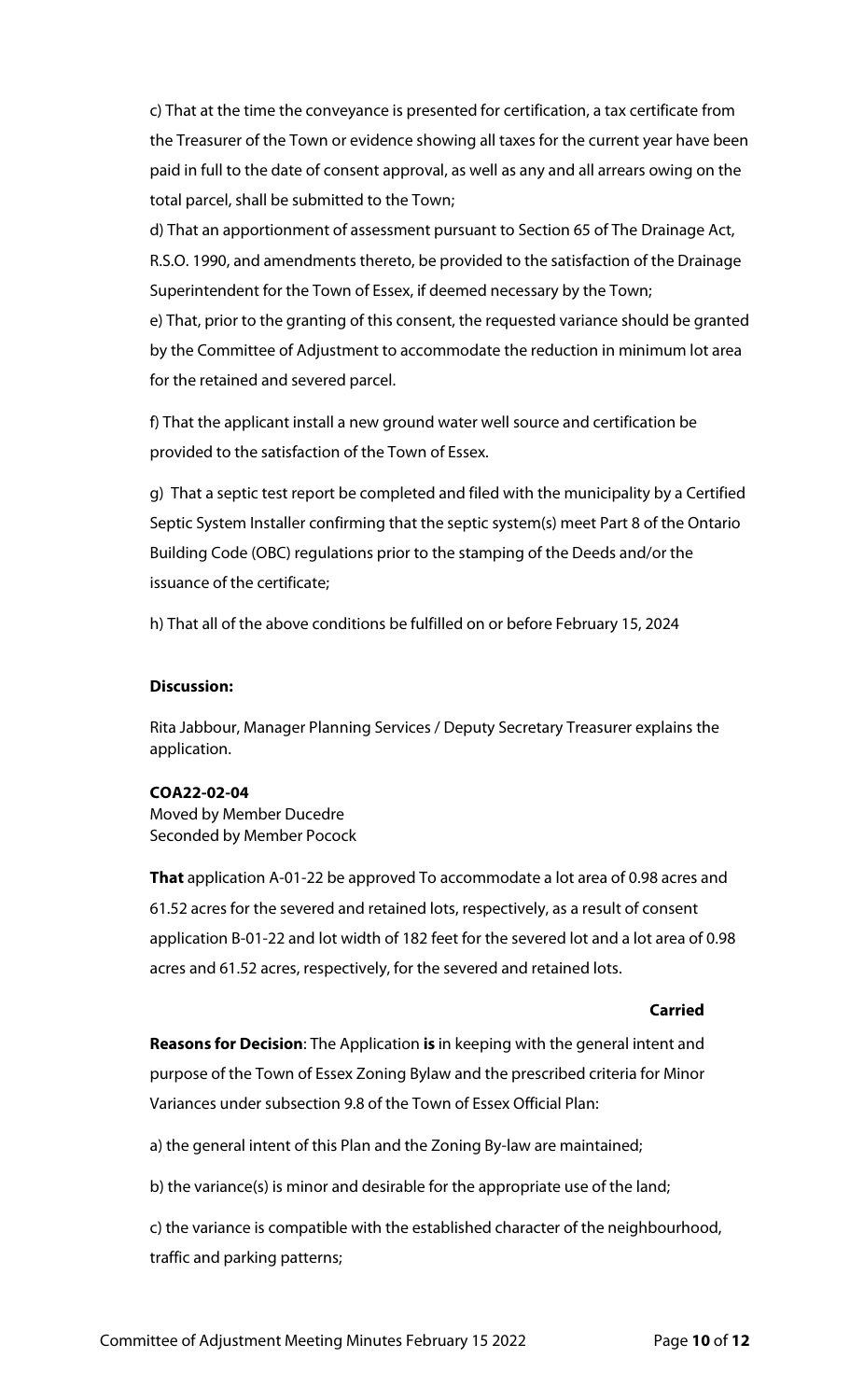d) the variance deals with circumstances particular to the site and development

# **7. Correspondence**

#### **8. New Business**

### **8.1 Bill 276 Amendments to the Planning Act**

Rita Jabbour, Manager Planning Services / Deputy Secretary Treasurer advised the members that the timeline to complete conditions will now be two (2) years instead of one (1) year. She stated that this comes into affect for any application decided upon after January 1<sup>st</sup> 2022.

Ms. Jabbour advised that the other change is to the cancellation of consents, she advised that if an applicant has gone through the consent process and later decides to cancel the application they can now do so.

Another change is to respects to amending applications, this amendment allows for committees to make minor changes during the public meeting without recirculation requirements.

Ms. Jabbour continued to state that the Planning Act has changed that anyone that has an agreement of purchase and sale can make an application without the current owner of the land.

# **9. Notices of Motion**

#### **10.Adjournment**

Member Pocock inquired if members will be returning to in person at the next March 15<sup>th</sup> meeting as it will be after March 1<sup>st</sup> 2022 with the provincial mandates being dropped.

Chair Gray advised that March 1<sup>st</sup> provincial mandates being dropped is conditional on the case numbers and advised that it is only a proposed date at this time. Vice Chair Beneteau stated that he believes members can attend in person now. Ms Jabbour advised Vice Chair Beneteau is correct and that these are hybrid meetings and so long as we are allowing in person meetings you can attend the zoom room for the meetings moving forward.

Development Director Chadwick thanked Ms. Jabbour for her comment, she stated administration will also be discussing the item at Town Council in the coming weeks. Mrs. Chadwick stated that a hybrid model not including members of the